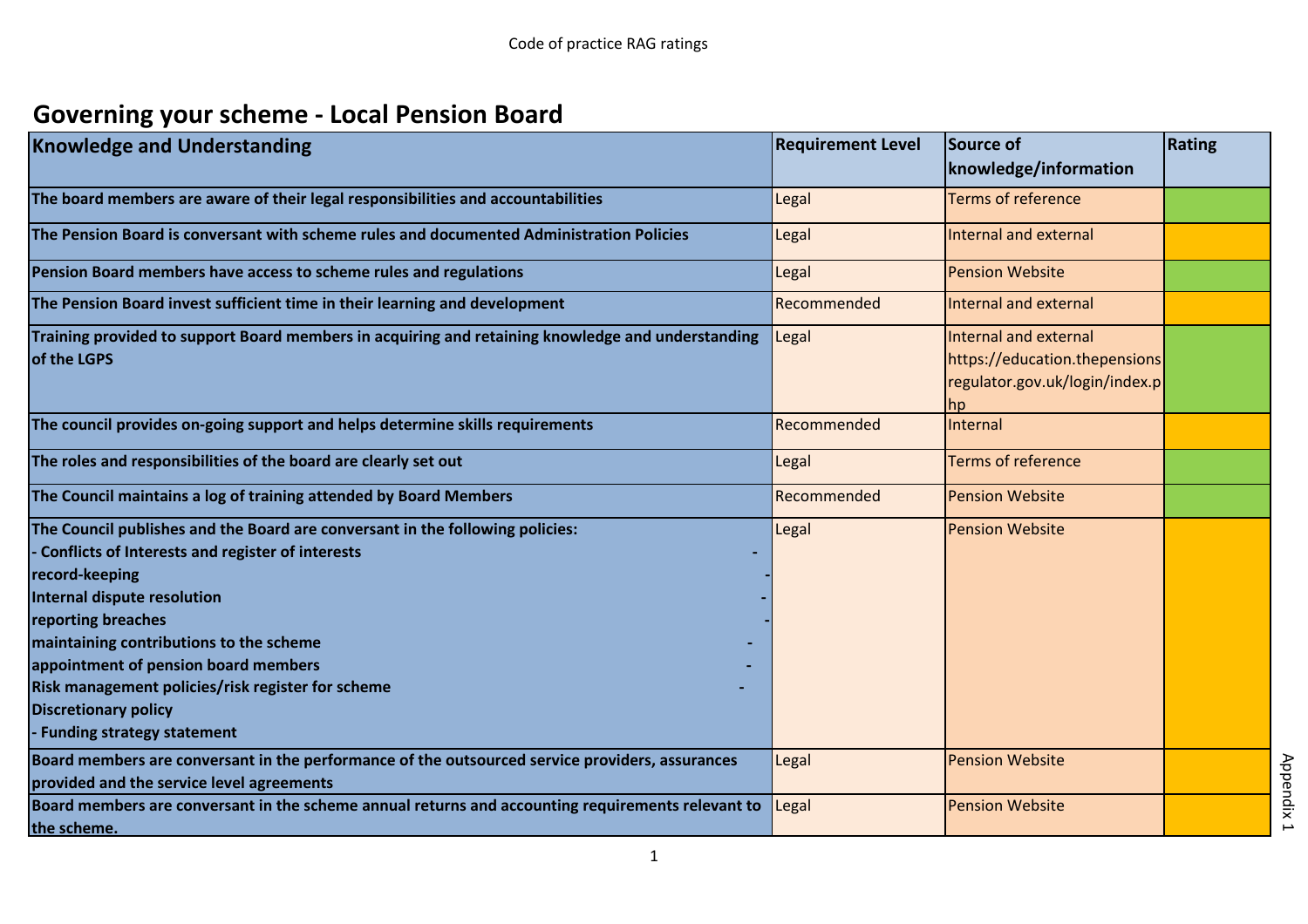| Conflicts of interest and representation                                                                 | <b>Requirement Level</b> | Source of              | Rating |
|----------------------------------------------------------------------------------------------------------|--------------------------|------------------------|--------|
|                                                                                                          |                          | knowledge/information  |        |
| The Pension Board discloses and publishes conflicts of interests                                         | Legal                    | <b>Pension Website</b> |        |
| There is conflicts of interest policy available to board members                                         | Recommended              | <b>Pension Website</b> |        |
| The authority is satisfied that members have no conflict of interest relating to their role as a Pension | Legal                    | <b>Pension Website</b> |        |
| <b>Board Member</b>                                                                                      |                          |                        |        |
| There is an equal representation of employer and member representation                                   | Legal                    | <b>Pension Website</b> |        |
| Conflicts of interest should be regularly reviewed                                                       | Recommended              | <b>Pension Website</b> |        |

| <b>Publishing information about schemes</b>      | <b>Requirement Level</b> | Source of              | Rating |
|--------------------------------------------------|--------------------------|------------------------|--------|
|                                                  |                          | knowledge/information  |        |
| Information about the pension board is published | Legal                    | <b>Pension Website</b> |        |
| Information about board is up-to-date            | Legal                    | <b>Pension Website</b> |        |
| Terms of reference for the board are published   | Recommended              | <b>Pension Website</b> |        |

## **Managing Risks**

| <b>Internal Controls</b>                                                                                                                                                                | <b>Requirement Level</b> | Source of              | Rating |
|-----------------------------------------------------------------------------------------------------------------------------------------------------------------------------------------|--------------------------|------------------------|--------|
|                                                                                                                                                                                         |                          | knowledge/information  |        |
| Internal controls in place to manage risks                                                                                                                                              | Legal                    | <b>Pension Website</b> |        |
| The risk register is regularly reviewed                                                                                                                                                 | Legal                    | <b>Pension Website</b> |        |
| Scheme is run in accordance with scheme regulations                                                                                                                                     | Legal                    | Internal controls      |        |
| Scheme manager employs a risk based approach and ensures sufficient time and attention is spent on<br>identifying and managing risks and developing and monitoring appropriate controls | Legal                    | <b>Risk Register</b>   |        |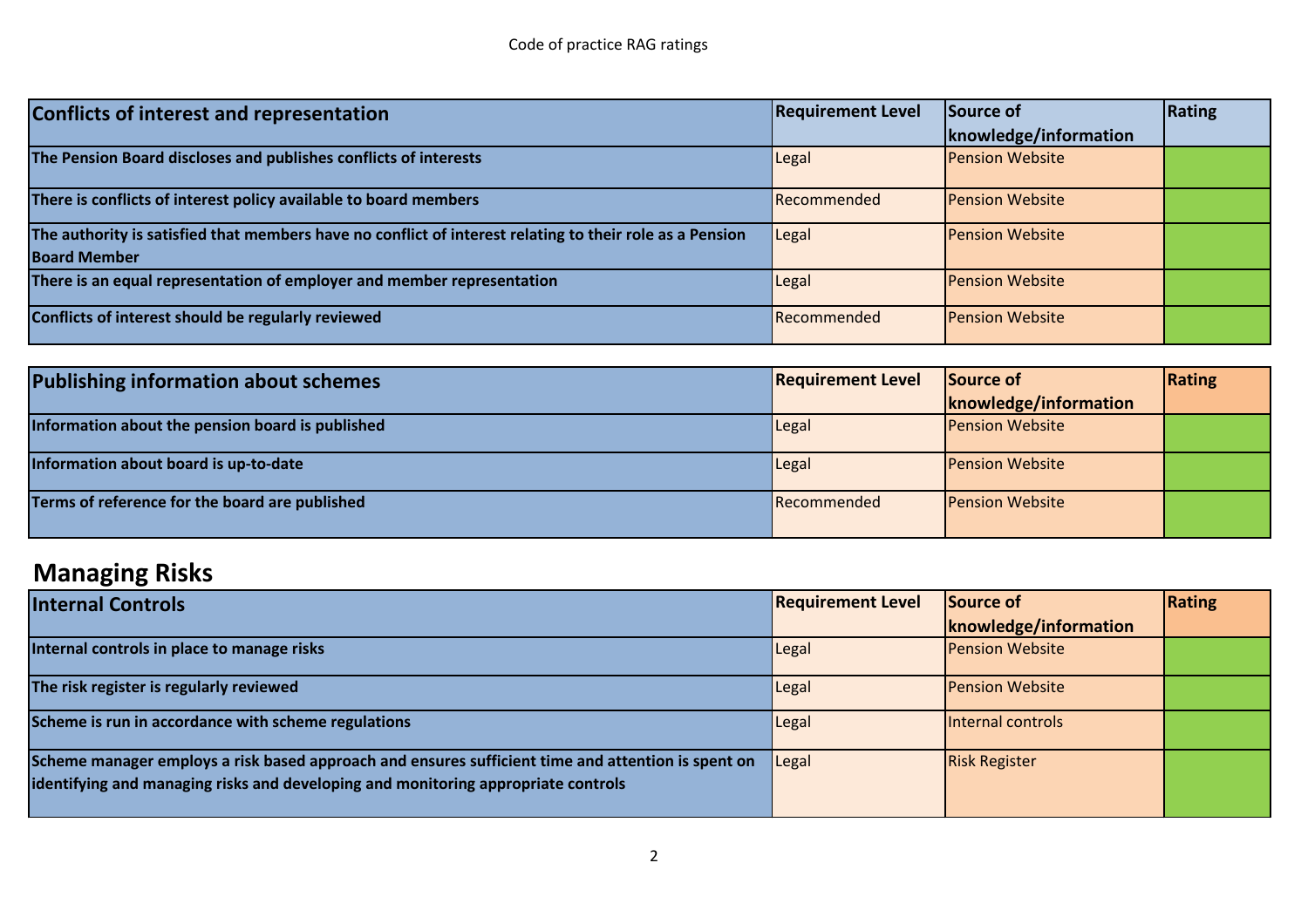## **Administration**

| <b>Scheme Record Keeping</b>                                                                                                                        | <b>Requirement Level</b> | Source of                    | Rating |
|-----------------------------------------------------------------------------------------------------------------------------------------------------|--------------------------|------------------------------|--------|
|                                                                                                                                                     |                          | knowledge/information        |        |
| Member records and the information they store are in accordance with 'Record Keeping Regulations'<br>2014 and GDPR Regulations 2018                 | Legal                    | <b>Pensions Software</b>     |        |
| Scheme manager establishes and operates adequate internal controls to include processes and systems Legal<br>to support record keeping requirements |                          | <b>Pensions Software</b>     |        |
| Scheme employers are aware of appropriate procedures and timescales for providing scheme data                                                       | Legal                    | <b>Administration Policy</b> |        |
| Scheme employers provide timely and accurate data to the Scheme administrator in order for the<br>Scheme to fulfil its legal obligations            | Legal                    | <b>Administration Policy</b> |        |
| Scheme manager takes necessary action against breaches of law by scheme employer in regards to<br>employee records and data                         | Legal                    | <b>Administration Policy</b> |        |
| There is a clear and accurate record of transactions in and out of the scheme                                                                       | Legal                    | <b>Audit</b>                 |        |
| Records of pension board meetings, minutes and decisions are kept and available for public access                                                   | Legal                    | <b>Council Website</b>       |        |
| The scheme reviews member data for quality and accuracy at least annually.                                                                          | Recommended              | Internal processes           |        |